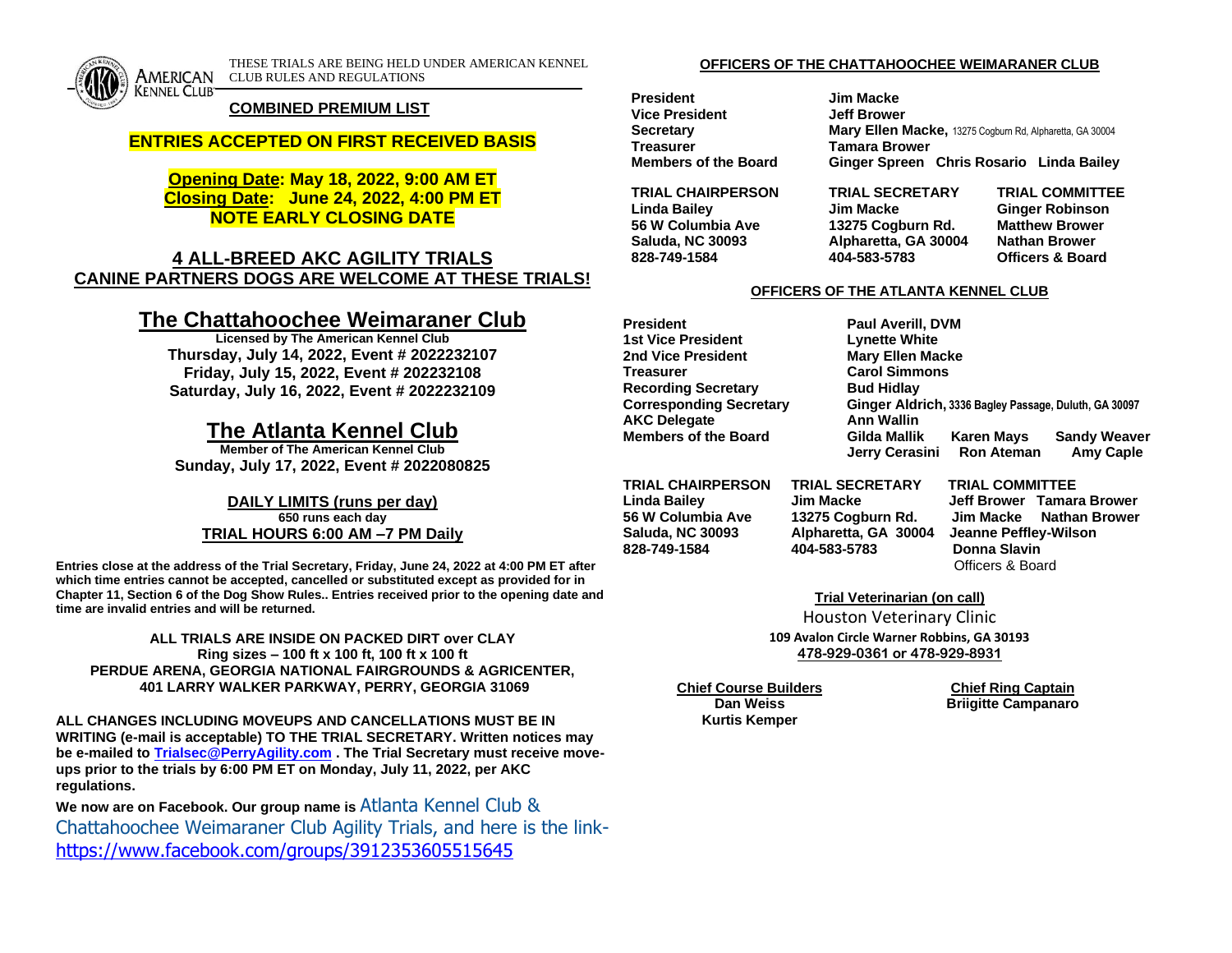### **CLASSES OFFERED**

Classes offered as listed in the Judge Assignment Section. Complete and qualifications for each class are published in The AKC Regulations for Agility Trials.

# **HEIGHT DIVISIONS**

Please check the appropriate box on the entry form to indicate if a measurement is required or not so that the Trial Secretary knows whether to include your dog on the Dogs to Be Measured List.

| <b>REGULAR</b>                                                                 | <b>PREFERRED</b>                                                             | <b>HEIGHT AT WITHERS</b>                                                                                                                                                                                                   |  |  |
|--------------------------------------------------------------------------------|------------------------------------------------------------------------------|----------------------------------------------------------------------------------------------------------------------------------------------------------------------------------------------------------------------------|--|--|
| <b>Handlers may opt</b><br>to run their dog in<br>a higher height<br>division. | <b>Handlers must</b><br>run their dog in<br>their proper<br>eligible height. | Owners are responsible for entering their<br>dog in the proper height division.                                                                                                                                            |  |  |
| 8"                                                                             | 4"                                                                           | For dogs 11 inches and under at the withers                                                                                                                                                                                |  |  |
| 12"                                                                            | 8"                                                                           | For dogs 14 inches and under at the withers                                                                                                                                                                                |  |  |
| 16"                                                                            | 12"                                                                          | For dogs 18 inches and under at the withers                                                                                                                                                                                |  |  |
| <b>20"</b>                                                                     | 16"                                                                          | For dogs 22 inches and under at the withers                                                                                                                                                                                |  |  |
| 24"                                                                            | 20"                                                                          | For dogs over 22 inches at the withers.<br><b>Regular Dogs may not be entered in this</b><br>height if they are 22 inches and under.                                                                                       |  |  |
| 24C"                                                                           | n/a                                                                          | Dogs may be entered at this height at their<br>owner's discretion if their measurement is 22<br>inches and under at the withers.<br>Dogs who measure into the 24" regular jump<br>height division may not enter 24-choice. |  |  |

#### **DOGS ELIGIBLE TO ENTER**

This trial is open to all dogs over the age of 15 months that are registered with the American Kennel Club, have Limited Registration, or have an ILP, PAL or FSS number. Refer to The AKC Regulations for Agility Trials for complete requirements. These trials are also open to dogs enrolled in AKC Canine Partners program, if spayed or neutered.

# **ENTRY FEES**

\$25 for 1st entry each dog each day and \$20 for each additional entry each dog each day. Entry fees include a \$3.50 AKC recording fee for the first entry of each dog each day and a \$3 AKC recording fee for the second entry of each dog each day. Make checks payable to JMTS; Please do not make checks payable to either of the host clubs. For dogs handled by an AKC recognized Junior Handler, the entry fee is \$15 for 1st entry each dog each day and \$10 for each additional entry each dog each day. The AKC Junior Handler number must be supplied. Overpayments of entry fees of \$10 or less will be paid at the trials in the form of PerryBucks upon request.

## JUDGES AND THEIR ASSIGNMENTS

**Ms. Barbara Bounds (92520), Florida**

**Dr. Roger O'Sullivan (104655), Ohio**

# **SCHEDULE**

Judges' briefings and walkthroughs will begin at 7:30 AM or later daily. Exact times will be announced in the judging program distributed after closing.

**TENTATIVE** height order and class order in each ring, each day, is as below: Ring assignments, class orders, and jump height orders are subject to change after closing. All FAST levels will run together by jump height

Walk, walk, run procedure may be used when appropriate to save time.

| Thursday           |                                   | Friday                     |                                   | Saturday                   |                  | Sunday               |                                   |
|--------------------|-----------------------------------|----------------------------|-----------------------------------|----------------------------|------------------|----------------------|-----------------------------------|
| High to low        |                                   | low to high                |                                   | High to low                |                  | low to high          |                                   |
| Ring 1             | Ring 2                            | Ring 1                     | Ring 2                            | Ring 1                     | Ring 2           | Ring 1               | Ring 2                            |
| O'Sullivan         | <b>Bounds</b>                     | <b>Bounds</b>              | O'Sullivan                        | O'Sullivan                 | <b>Bounds</b>    | <b>Bounds</b>        | O'Sullivan                        |
| EXC/Mstr<br>Std    | T <sub>2</sub> B                  | EXC/<br><b>Mstr</b><br>Std | <b>All FAST</b>                   | EXC/<br><b>Mstr</b><br>Std | All FAST         | EXC/Mstr<br>Std      | T <sub>2</sub> B                  |
| Pre<br>mier<br>Std | Nov JWW                           | Open<br>Std                | Nov JWW                           | Open<br>Std                | Nov JWW          | Premier<br>Std       | Nov JWW                           |
| Open<br>Std        | Open<br><b>JWW</b>                | Nov Std                    | Open<br><b>JWW</b>                | <b>Nov</b><br>Std          | Open JWW         | Open<br>Std          | Open<br><b>JWW</b>                |
| Nov Std            | EXC/<br><b>Mstr</b><br><b>JWW</b> | Premier<br><b>JWW</b>      | EXC/<br><b>Mstr</b><br><b>JWW</b> | Premier<br><b>JWW</b>      | EXC/<br>Mstr JWW | <b>Novice</b><br>Std | EXC/<br><b>Mstr</b><br><b>JWW</b> |
|                    |                                   |                            |                                   |                            |                  |                      |                                   |

# **PRIZES**

Rosettes (blue, red, yellow, white) to the 1st through 4th place dogs in each jump height in each class. Green qualifying ribbons will be awarded to all dogs receiving a qualifying score. Dogs must qualify to receive placement ribbons. Medallions will be awarded to those completing requirements for a title at these trials. Custom designed bars and rosettes will be awarded to exhibitors completing requirements for a MACH, PACH or a PAX at these trials. **No prizes or ribbons will be mailed. Ribbons or rosettes for the first three days (Thursday – Saturday) must be picked up by Noon on Sunday. Other ribbons, rosettes, and / or prizes must be picked up no later than 15 minutes after the last run Sunday afternoon. Any unclaimed ribbons, rosettes, and prizes will become the property of the host clubs.**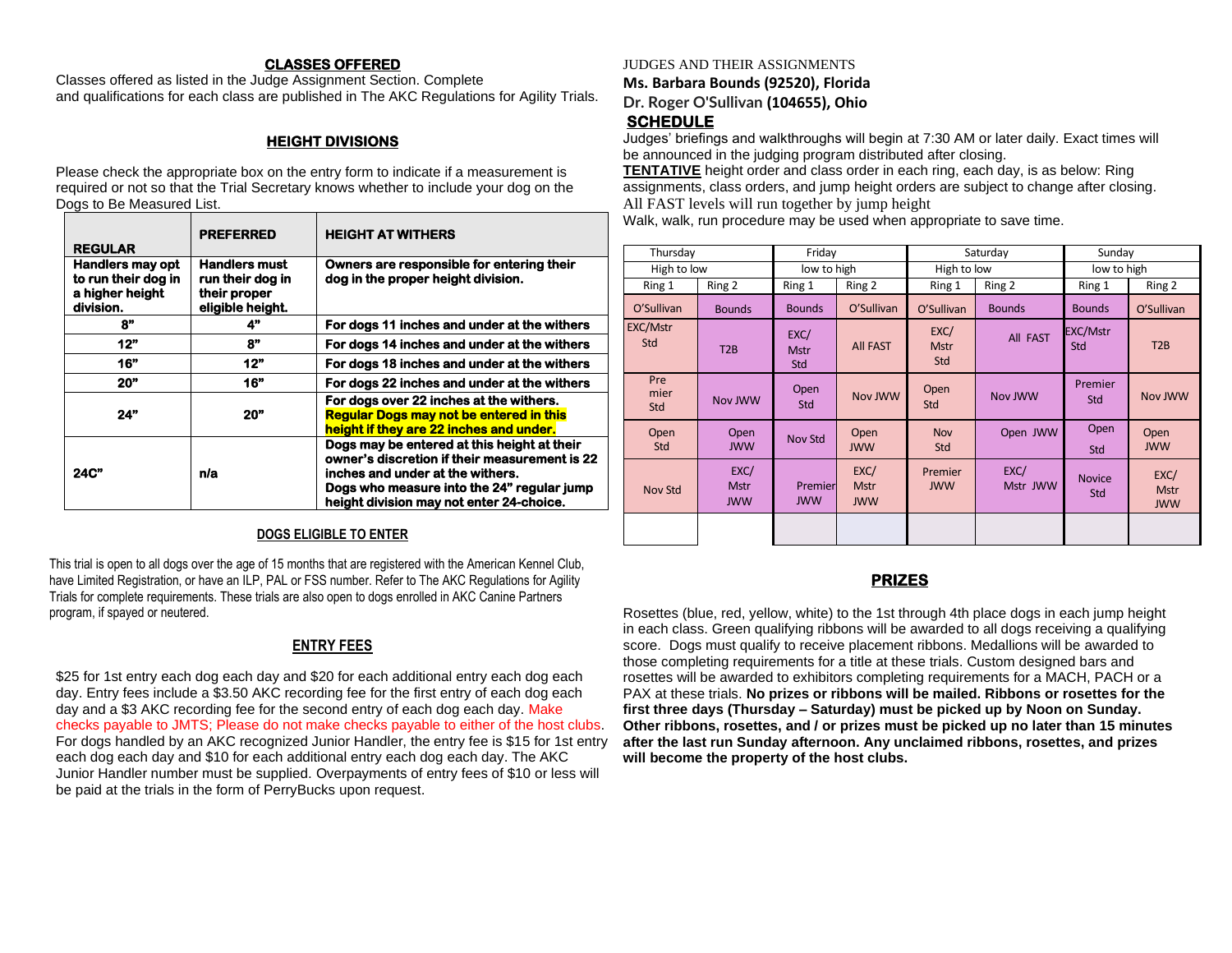### **OBSTACLES**

Obstacles used will be those as defined in The AKC Regulations for Agility Trials. **All contacts are rubberized, bar jumps are 5 feet in width and are polymer plastic design, and spread jumps have rubber cups. Electronic timing will be used.**

### **ENTRIES ACCEPTED ON FIRST RECEIVED BASIS**

Entries for a maximum of ten (10) dogs are allowed in each envelope submitted to the Trial Secretary. Envelopes containing entries for more than the ten (10) dog maximum shall be treated as an invalid entry and shall be returned to sender. However, it will be possible to be accepted for some days and not others as each day fills at a different rate since exhibitors may enter any combination of dates. Those not accepted for all days that they have entered will be placed on a waiting list and will be notified by the Trial Secretary. Those exhibitors will have the option of remaining on the waiting list or canceling their entries for the days they were accepted. Cancellations must be received prior to the closing date and time.

## **On-Line Entries**

In order to make entering our trials easier, we can now accept on-line entries. Our on line entry service is provided by Trial Toaster. Go to [www.trialtoaster.com](http://www.trialtoaster.com/) and use event code 2022232107 to enter via the online entry service. During the first 48 hours 20% of the total entries (per day) may be accepted on-line. Your preliminary confirmation will be sent by Trial Toaster. Usually you will not receive a confirmation from the Trial Secretary, until the final confirmation after closing. Any requested changes can not be processed until after closing.

## **Special Entry Submission Option**

**We will not have access to our mail for several periods during the open period for these trials. Exhibitors are encouraged to submit their entries electronically. We suggest using the accompanying interactive entry form which allows an electronic signature. Email your entry to trialsec@perryagility.com. Your entry will be conditionally accepted pending receipt of your check. Your check, payable to JMTS, should be mailed at the same time as your entry is submitted. Please be sure the owner's name and the dogs call name is indicated on the check or via an attachment. You do not need to send your entry form again. We have had reports the interactive entry form may not work on tablets, e.g., ipads. A printable entry form is also provided and can be mailed as usual. Note that snail mail only entries may not be confirmed until after closing.** Online entry via TrialToaster will also be available for entries during these periods.

#### **HOTELS / MOTELS**

**The following facilities have accepted dogs in the past. Rates and pet policies are subject to change. Double check when you make your reservations.) Microtel Inn and Suites, 110 Fairview Drive, Perry, GA 31069 (478)-987-4004 Howard Johnson, 100 Market Pl, Perry, GA 31069 (478)-987-8400 America's Best Inn, 110 Perimeter Rd., Perry, GA 31069 (478) 987-4454 Jameson Inn, 200 Market Place Dr., Perry, GA 31069 (478) 987-5060 Econolodge, 102 Valley Dr., Perry, GA 31069 (478)-987-2142 Quality Inn of Byron, 115 Chapman Rd., Byron, GA 31008 (478) 956-1600 Candlewood Suites, 110 Willie Lee Pkwy, Warner Robins, GA 31088 (478)-333-6950 Super 8 Motel, 105 Woodcrest Blvd, Warner Robins, GA 31088 (478) 923-8600 Ramada Inn & Conf. Ctr, 2024 Watson Blvd, Warner Robins, GA 31088 (478) 923-8871**

#### **Refer to the Perry CVB .website, [www.perryga.com](http://www.perryga.com/) for additional hotels.**

**Exhibitors are reminded to be responsible dog owners at the hotel sites as well as on the show grounds. Exhibitors are required to observe each hotel or motel's regulations regarding pets. There are a number of dog events using these facilities and it is imperative that exhibitors do their part in helping to keep hotels open to pets. Violators may be subject to an Event Committee hearing.**

#### **RV PARKING**

**RV Parking is managed by the GNFA. Advance reservations are required. Make reservations with The Georgia National Fairgrounds at their website, [www.gnfa.com](http://www.gnfa.com/) . Checks are not accepted for RV parking.**

#### DIRECTIONS TO SHOW SITE

**From Atlanta (or North): Take I-75 South to the Macon By-Pass (I-475). Take the Macon By-Pass. It will put you back on I-75 South. Take Exit #135. Go left to the Agricenter. Enter at the East Gate.**

**From South: Take I-75 North to Exit #135. Go right and follow as above.**

**Parking is permitted in designated areas only. Please observe parking directions as posted on site. Parking immediately behind Reaves is reserved for judges and trial committee.**

#### **VENDORS**

**Limited vendor space will be available. See the CWC website, [http://www.chattahoocheeweim.org,](http://www.chattahoocheeweim.org/) for further vendor information and application.**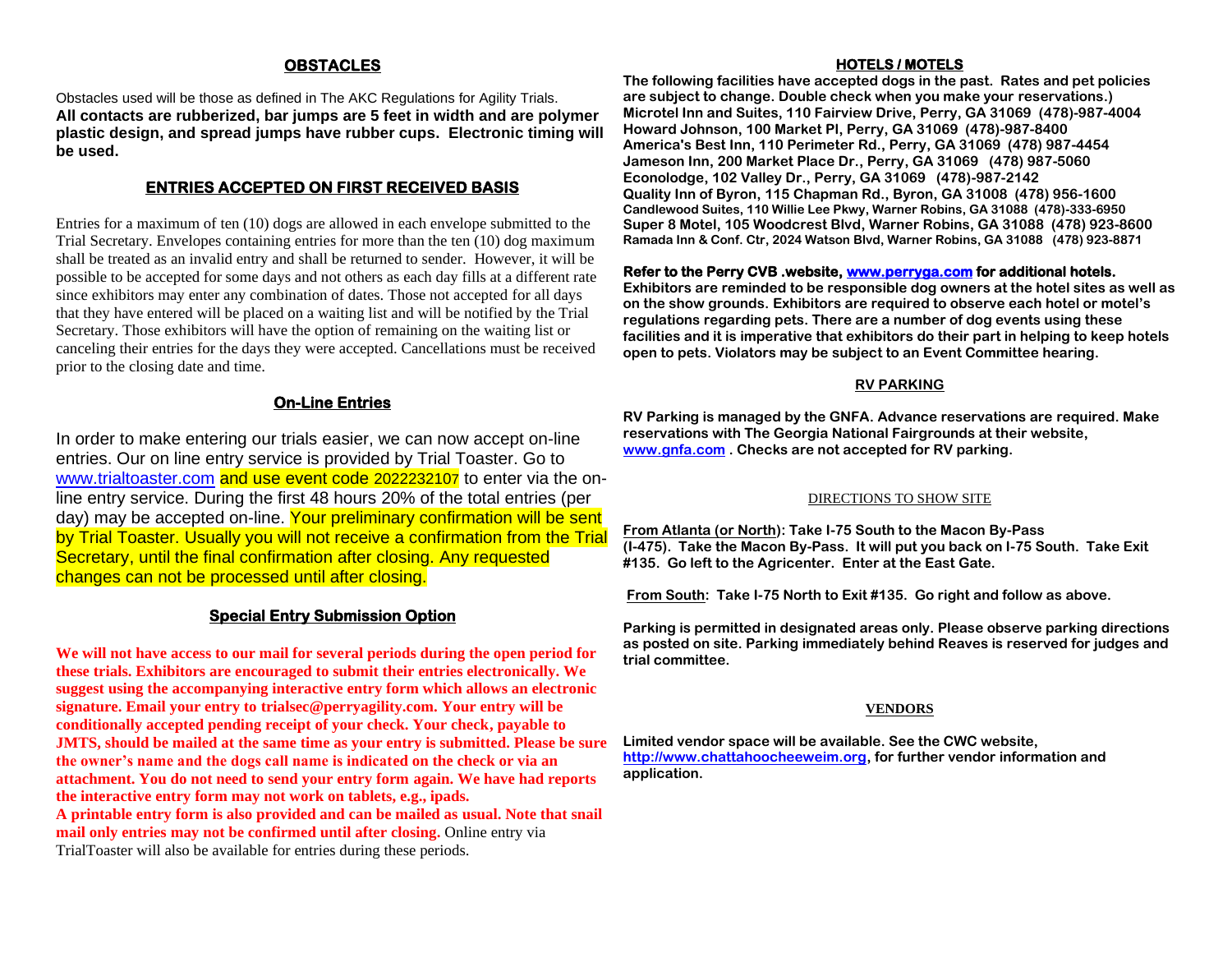#### **NOTICES TO EXHIBITORS**

#### **NOTICES TO EXHIBITORS**

**The Trial Secretary must receive move-ups for the first day entered by 6:00 PM ET on Monday, July 11, 2022**. Day-to-day move-ups will be accepted until the conclusion of awards on the day prior to each trial. Move-ups are also subject to any numerical limits in the higher class. Move-ups may be e-mailed to [Trialsec@PerryAgility.com](mailto:Trialsec@PerryAgility.com) . No telephone requests will be honored.

Exhibitors are responsible for **complete, accurate, and legible** information on their entry forms. Illegible or incomplete entries cannot be entered in the trials. All entries must be made on an Official AKC Entry Form and must include the agreements on the reverse. Exhibitors are encouraged to use the accompanying fillable entry form. Exhibitors are reminded of Chapter 11, Section 5 of The Rules Applying to Dog Shows that states that any entry which specifies any condition as to its acceptance shall not be accepted. Full and immediately negotiable funds must accompany each entry. Checks will be deposited immediately if any of the entries accompanying it are accepted and refunds will be made for entries not accepted. For entries submitted with legible and valid e-mail addresses, preliminary acknowledgments will be sent following receipt of your entry. Please allow 5 business days from receipt of your entry for the acknowledgment of receipt and status. The final confirmation, with running orders (counts by height and class) and arm band numbers, will be sent after closing. All of the above notifications will be via e-mail. Obviously, your email address must be printed legibly to be able to receive email notifications. Entries without e-mail addresses will be sent only a final confirmation via USPS. It is suggested for those exhibitors to send a self-addressed postcard to be notified of their status upon receipt of their entry

Since Bitches in season are not permitted to compete in Agility Trials, the club will refund all but \$5 of the daily entry fee for bitches unable to compete for that reason. The Trial Secretary must be notified of such claim for refund by 5:00 PM ET the day prior to each trial day. Documentation by a veterinarian (on business letterhead) is required and must be supplied by the end of the trial day to receive a refund. Dogs who are injured after the closing date of Agility trials, will receive a refund of entry fees, less all pertinent nonrefundable fees, upon certification by a veterinarian. The Trial Secretary must be notified of such claim for refund by 5:00 PM ET the day prior to each trial day. **Please note there is no other provision for refunds after the closing date.**

Returned checks do not constitute a valid entry fee. The Trial Secretary will add a \$25 collection fee to the amount of each returned check. Subsequent returned checks from the same exhibitors may result in their being put on a CASH ONLY basis.

Catalogs will be made available on a pre-ordered basis. Four-day combined catalogs are \$15.00 each. Include a note with your entry and include an additional \$15 in your check. A limited number of catalogs will be available for purchase at the trial. Full running orders will be posted on our website, [www.atlantakennelclub.org.](http://www.atlantakennelclub.org/) Reference copies of the running order will be available at the trials.

The safety of the dogs is our primary concern. By entering this trial, exhibitors acknowledge that they are familiar with the rules and regulations of this sport, and that their dogs are familiar with and able to perform all obstacles safely.

#### *Puppies under 6 months are strictly prohibited from the grounds*.

Entry fees will not be refunded in the event that a dog is absent, disqualified, excused, or barred from competition by the action of the Trial Committee.

No entry fee will be refunded if the trial cannot open or be completed by reason of riots civil disturbances, fire, an act of God, public emergency, act of a public enemy, or any other cause beyond the control of the Trial Committee.

Flash photography is prohibited in the arena. Commercial photography is limited to vendors authorized by the Trial Committees.

It is expressly understood that exhibitors alone are responsible for the behavior of their dogs and/or children. Any exhibitor whose dogs and/or children create unnecessary disturbances or repeatedly engage in unsafe or disruptive behavior may, at the discretion of the Trial Committee, be asked to leave the Trial site. In such case, no refund of any fees paid will be made.

**All dogs must be on a leash at all times except when in the ring or when in the designated agility warm-up area. This applies to ALL areas on the GNFA grounds! Pinch/prong and electrical collars (dummy or not), head halters and special training collars are not allowed anywhere on the trial grounds.**

Exhibitors should follow their veterinarians' recommendation to assure their dogs are free of internal and external parasites, any communicable diseases, and have appropriate vaccinations.

## **GNFA MECHANICAL EQUIPMENT POLICY**

Skateboards, scooters, roller skates, hover boards, roller blades, and other similar mechanical equipment are prohibited within all property known as the Georgia National Fairgrounds & Agricenter. This policy will be strictly enforced.

BE A RESPONSIBLE dog owner and exhibitor. Pick up after your dog on the grounds and at your hotel site and encourage others to do the same.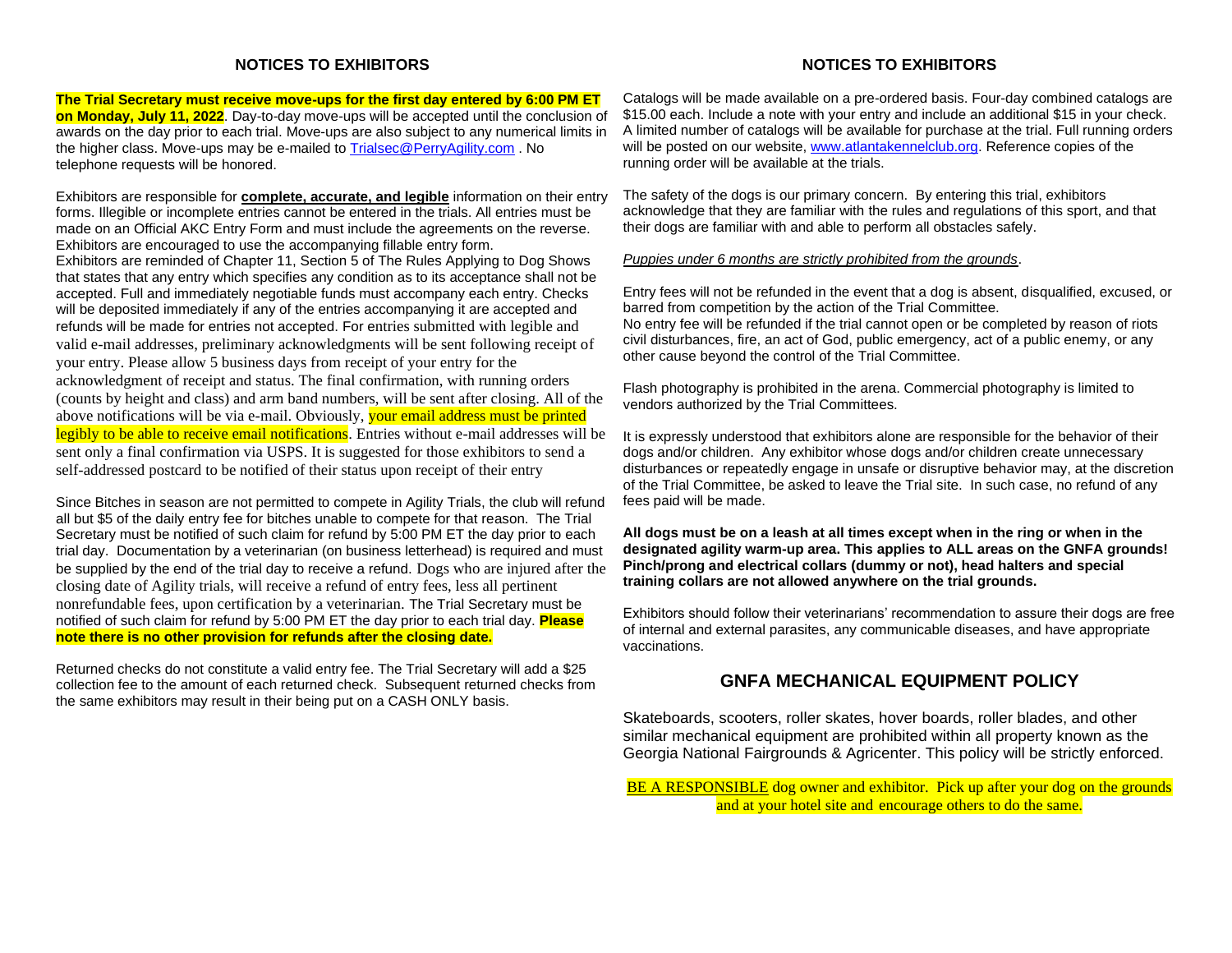

**Good Helpers make all the difference between a mediocre trial and a GREAT trial. Thanks for making this trial GREAT!!!**

*We need your help in order to offer a large 4 day event. Please sign up for specific classes and assignments using our on line worker database. The database will be available for signups concurrent with the opening of entries. Sign up at [www.trialtoaster.com](http://www.trialtoaster.com/) and the event code will be 2022232107. Volunteers will be given PerryBucks as a token of our appreciation for their efforts. PerryBucks can now be used at our vendors, for food, and as always for future entries.*

We are in a new facility, that has ample crating space (we measured it to be sure), but is a little more compact that we were previously in Reaves Arena. As an extra bonus to those that sign up to volunteer, you will be given the opportunity to select your crating area prior to other exhibitors.

We are especially in need of experienced course builders and also volunteers to unload and set up on Wednesday. Those volunteers will be given first opportunity to select crating space. We have some very choice crating areas that may be attractive to those volunteers. Experienced course builders – please call or email Jim Macke if you will be available.

# **Welcome to Perdue Arena**

Contrary to some rumors the building is air conditioned. It is somewhat smaller than Reaves, but there is ample crating space. No dogs are allowed on the north side of the arena. No unloading or loading of dogs is allowed on the north side. There is ample close parking on the south side of the building. New RV spots have been installed close to the building.



While you are at this WONDERFUL venue, don't just hang out...

- ❖ Help out in the area of your choice
- ❖ Meet and visit with old friends and new.
- ❖ Shop till you drop.
- ❖ Eat
- ❖ Qualify, qualify, qualify!!!
- ❖ Enjoy and be safe.
- ❖ Check the Atlanta Kennel Club website, [www.atlantakennelclub.org](http://www.atlantakennelclub.org/) and/or the Chattahoochee Weimaraner Club website, [www.chattahoocheeweim.org](http://www.chattahoocheeweim.org/) for the latest information regarding these trials.
- ❖ Due to the unpredictability of the Covid virus, it is impossible to predict what precautions, if any, may be necessary. Since vaccines have now been available for some time to most everyone except small children, we expect most of us will be vaccinated and will be subject to the least stringent precautions, if any at all.
- ❖ As all of the above are subject to change as current conditions dictate, continue to refer to the Atlanta KC website for the latest information. We thank you in advance for your cooperation.